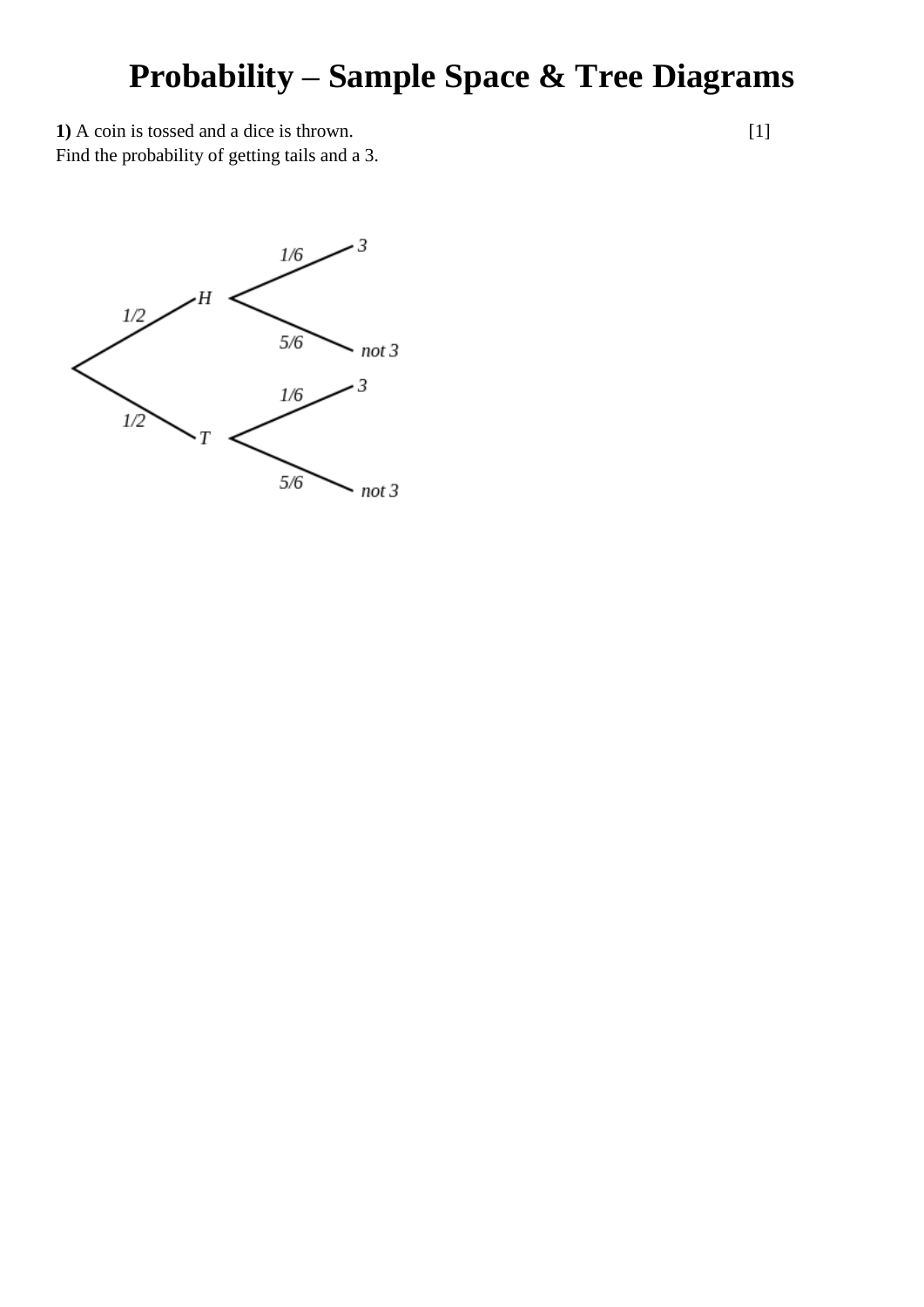**2)** The tree diagram below shows the outcomes of choosing two marbles out of a jar that contains 6 red marbles and 4 green marbles. [1]

Note that the first marble is returned to the jar before the second is picked.

Find the probability that one marble is red and the other is green.



**3)** A fair coin is tossed twice.

Make a sample space diagram and use it to calculate the probability of a tail and a head.

**4)** A coin is tossed and a dice is thrown.

[1]

[1]

Make a sample space diagram and use it to calculate the probability of heads and a 2.